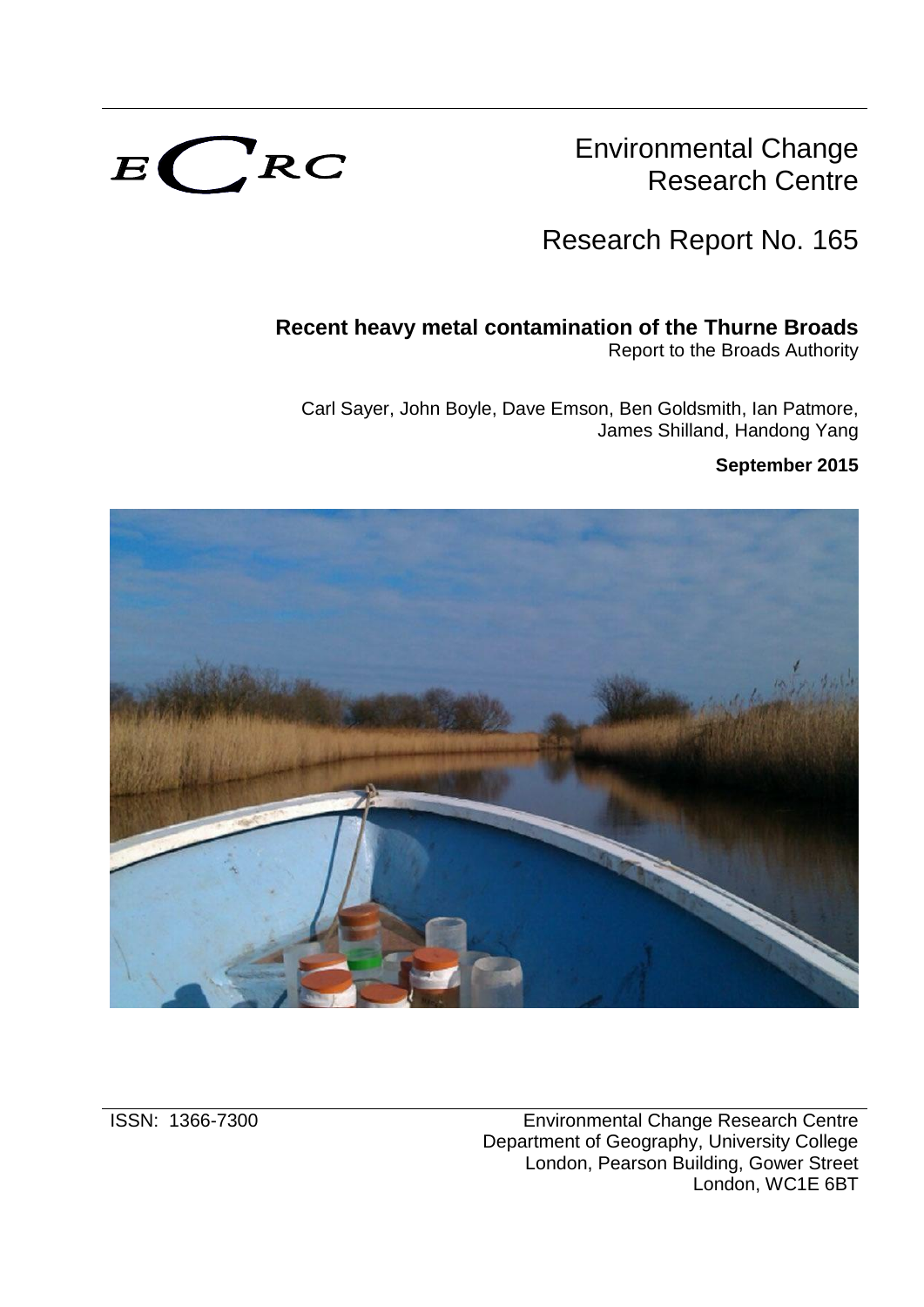### **List of contributors**

#### **Carl Sayer, Dave Emson, Ben Goldsmith, Ian Patmore, James Shilland, Handong Yang**

Environmental Change Research Centre / ENSIS Ltd. Department of Geography University College London Pearson Building Gower Street London WC1E 6BT

### **John Boyle**

School of Environmental Sciences, Department of Geography and Planning University of Liverpool Roxby Building Chatham Street Liverpool L69 7ZT

### **Ian Patmore**

Department of Geography University College London Pearson Building Gower Street London WC1E 6BT

#### **Acknowledgements**

Thanks are due to John Blackburn and the Norfolk Wildlife Trust for site access and for provision of a boat, engine and fuel. Thanks are due to the Broads Authority for funding this research.

**Cover photograph:** Meadow dyke (photo: Carl Sayer 16 th February, 2013)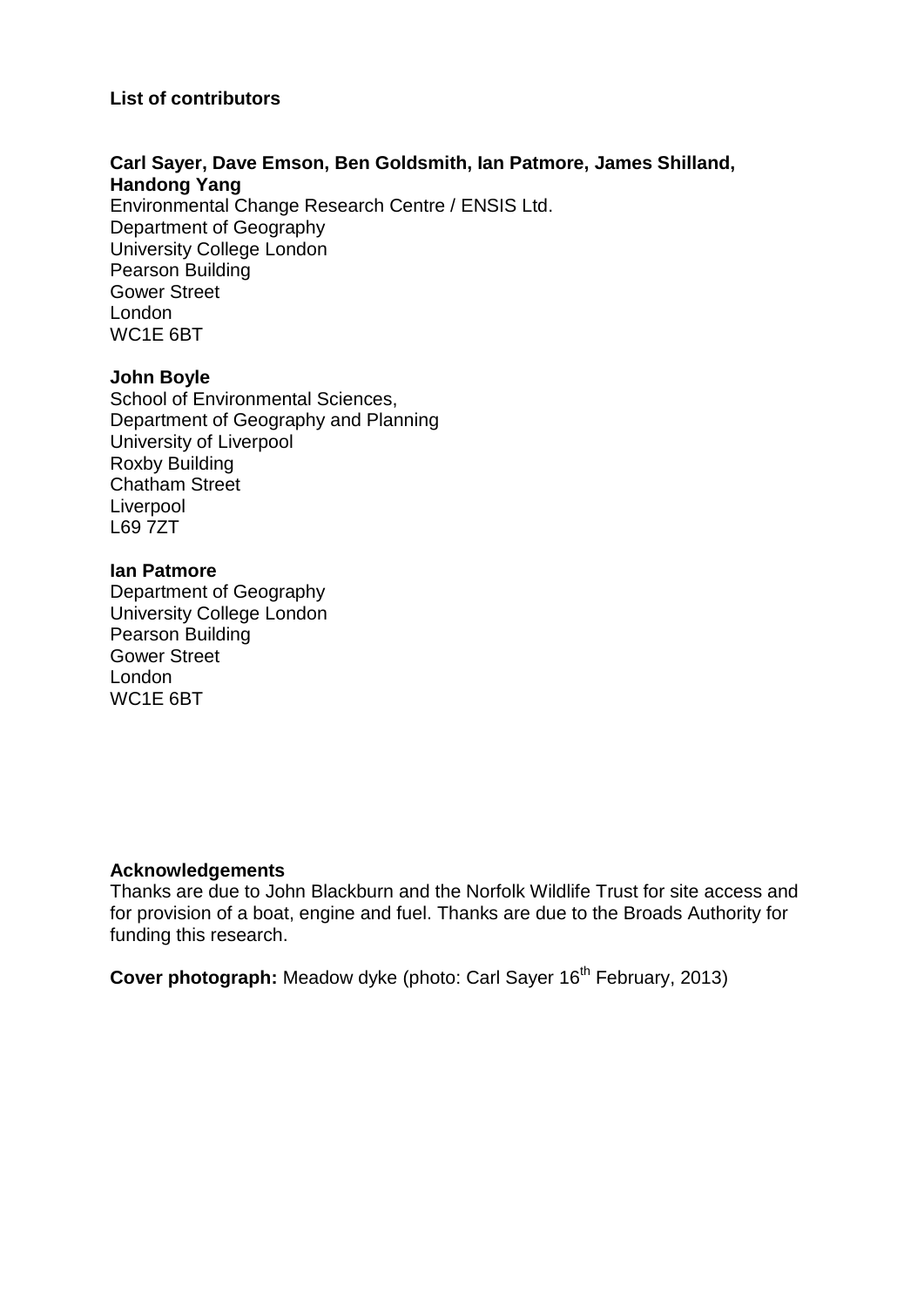| <b>List of Contributors</b><br><b>Acknowledgements</b><br><b>Table of Contents</b><br><b>List of Figures</b><br><b>List of Tables</b>                                                                                                                                                                                                                                                                                                                                                                                                                                            | $\overline{2}$<br>$\overline{2}$<br>$\frac{3}{3}$<br>$\overline{3}$ |
|----------------------------------------------------------------------------------------------------------------------------------------------------------------------------------------------------------------------------------------------------------------------------------------------------------------------------------------------------------------------------------------------------------------------------------------------------------------------------------------------------------------------------------------------------------------------------------|---------------------------------------------------------------------|
| <b>BACKGROUND AND AIMS</b>                                                                                                                                                                                                                                                                                                                                                                                                                                                                                                                                                       | 4                                                                   |
| <b>SITES AND METHODS</b>                                                                                                                                                                                                                                                                                                                                                                                                                                                                                                                                                         | 5                                                                   |
| <b>RESULTS AND DISCUSSION</b>                                                                                                                                                                                                                                                                                                                                                                                                                                                                                                                                                    | 6                                                                   |
| <b>CONCLUSIONS AND RECOMMENDATIONS</b>                                                                                                                                                                                                                                                                                                                                                                                                                                                                                                                                           | 11                                                                  |
| <b>REFERENCES</b>                                                                                                                                                                                                                                                                                                                                                                                                                                                                                                                                                                | 12                                                                  |
| <b>List of Figures</b><br>Figure 1. Cu fluxes in cores from the Norfolk<br>Figure 2. Loss-on-ignition data for cores HICK3 and HORSEY3<br>Figure 3. Fallout radionuclide concentrations for core HORSEY3<br>Figure 4. Radiometric chronology of core HORSEY3<br>Figure 5. Fallout radionuclide concentrations in core HICK3<br>Figure 6. Radiometric chronology of core HICK3<br>Figure 7. Cu concentrations plotted against sediment age for cores<br><b>HICK3 and HORSEY3</b><br>Figure 8. Zn concentrations plotted against sediment depth (cm)<br>in cores HICK3 and HORSEY3 | 4<br>$\overline{7}$<br>8<br>8<br>9<br>9<br>10<br>11                 |
| <b>List of Tables</b><br>Table 1. Locations for the sediment cores                                                                                                                                                                                                                                                                                                                                                                                                                                                                                                               | 5                                                                   |

# **Page**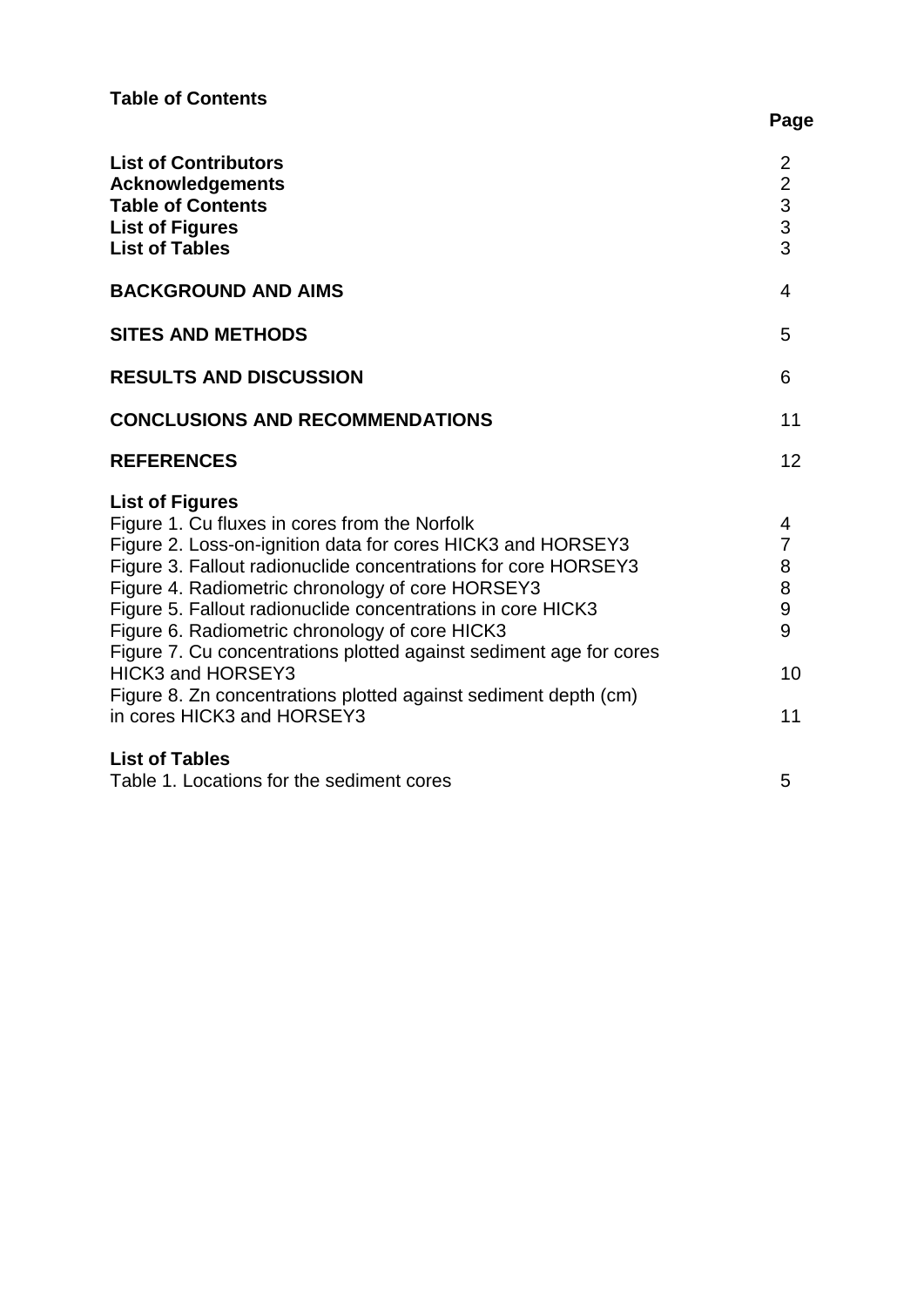### **Background and Aims**

The banning of tributyltin (TBT) from boat antifouling paints in the late 1980s led to its replacement by alternative biocide additives (Voulvoulis *et al.,* 2000; Marcheselli *et al.,* 2010), including Cu (Dahl & Blanck, 1996) and Zn as active ingredients. It has been reported that Cu and Zn compounds associated with these biocides have caused substantial contamination of harbour and marina sediments (Eklund *et al.,* 2010; Parks *et al.,* 2010), with negative toxic consequences for aquatic organisms (Ytreberg *et al.,* 2010). Indeed, it is evident that Cu and Zn compounds present in paint fragments are readily leached into the water column allowing entry into aquatic food webs (Jessop & Turner, 2011). Nevertheless, relatively little is known regarding antifoulant-derived metals contamination in freshwater lakes.

The Norfolk and Suffolk Broads (Eastern England, UK) have been contaminated by antifoulant-derived heavy metals, particularly Cu and Zn which have increased since the banning of TBT (post-1987) in parts of the boated system (Boyle *et al.,* in prep.). Further, recent studies suggest that current levels of sediment contamination by Cu may have negative ecological effects for aquatic ecosystems including inhibition of aquatic macrophyte germination and performance (Boyle *et al.,* submitted; S. Lambert, unpublished data).

In Hickling Broad (Thurne Broads system), post-TBT increases in Cu and Zn are also evident, with an interesting peak in Cu for the late 1990s in core HICK1 (Figure 1). This coincides with the large-scale loss of aquatic macrophytes (especially Characeae) from the lake in 1999 (Barker *et al.,* 2008). HICK1 was collected in 2003. In the proposed study we sought to gain a fuller understanding of recent metal contamination in Hickling Broad up to the present day, whilst looking to verify and better contextualise the late 1990s Cu peak. Further, we aimed to determine whether the peak in Cu for Hickling Broad was also recorded at Horsey Mere which is used as a control site in this study i.e. is it just a Hickling phenomenon? Or is it a Thurne Broads system-wide effect?



**Figure 1. Cu fluxes in cores from the Norfolk Broads (sites to left are boated Broads and sites to right are non-boated Broads). This figure is derived from Boyle et al. (in prep).**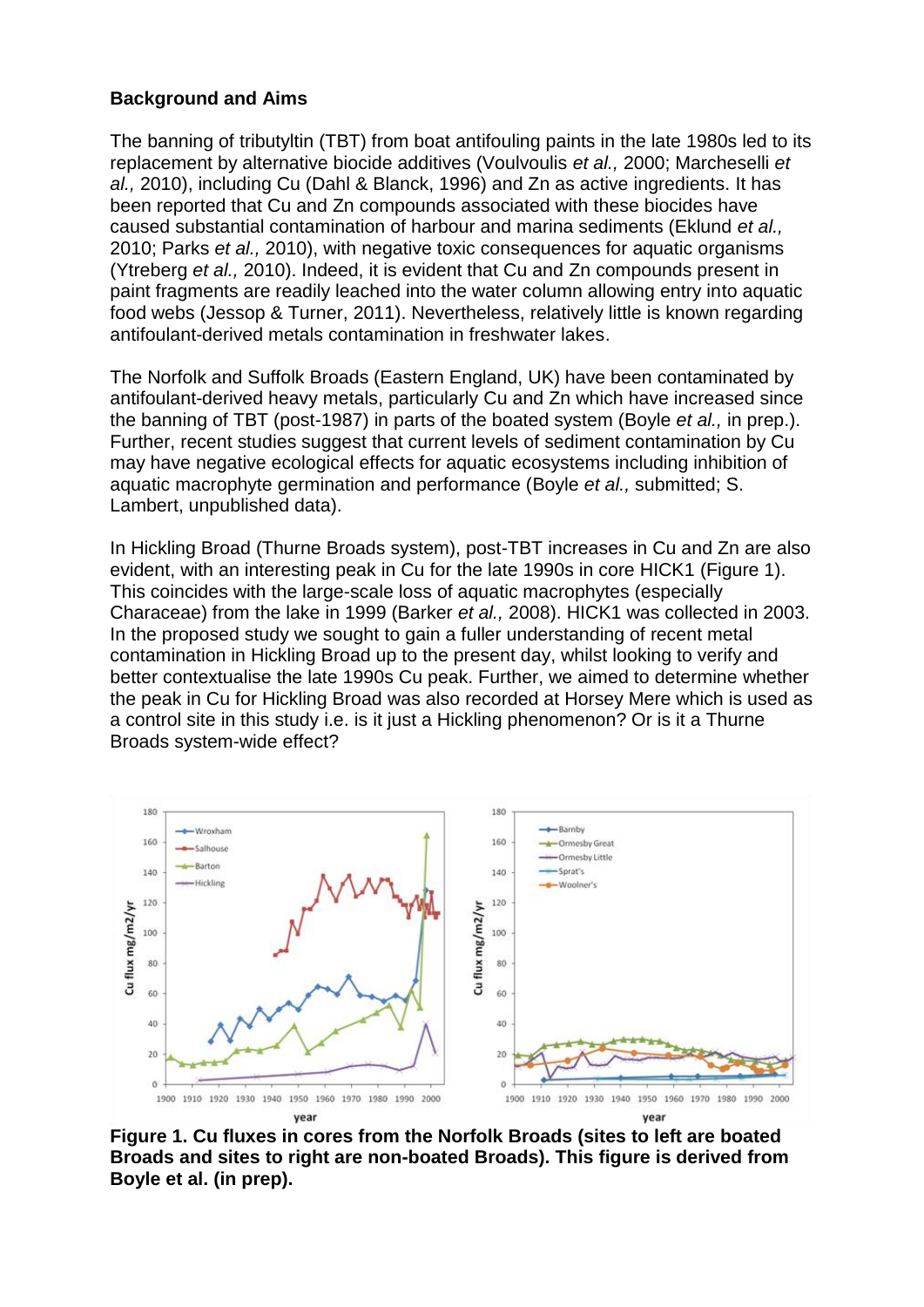## **Sites and Methods**

On 16/2/2013 we collected five short (30-40 cm) "Glew" cores (Glew, 1991) from each of Hickling Broad and Horsey Mere respectively. The position of each core site was recorded using a GPS. One core from each broad was selected as a "master core" for sediment dating and for the analysis of TBT and PAH concentrations: core HICK3 collected from Heigham Corner in Hickling Broad (the same location as HICK1) and HORSEY3 collected from the centre of Horsey Mere. Colour changes with depth in the cores were determined in the field. All the cores were sliced at 0.5 cm intervals on 17/2/2013. Sub-samples for TBT and PAH analysis (work undertaken at Imperial College London under the supervision of Nick Vouvoulis) were taken at 1 cm intervals from both the master cores and immediately deep frozen. This report presents the data for master cores HICK3 and HORSEY3 and all other cores have been archived for potential future analysis in the UCL Department of Geography cold store.

### *Core details*

Details on the collected cores including core codes, locations, lengths and water depths and are given in Table 1. The cores ranged from 20-45 cm in length and several of the cores from Hickling Broad extended to peat, including cores HICK3, HICK6 and HICK6.

| Core                             | Location       | Water depth | Core length<br>(on collection) |
|----------------------------------|----------------|-------------|--------------------------------|
| HICK3 (Heigham Corner)*          | TG 41823 20941 | 107         | 32                             |
| HICK4                            | TG 41286 21405 | 135         | 30                             |
| HICK <sub>5</sub>                | TG 41082 22053 | 116         | 30                             |
| <b>HICK6</b> (pleasure Boat Inn) | TG 41252 22376 | 118         | 27                             |
| HICK7                            | TG 41807 21877 | 139         | 21                             |
| HORSEY1                          | TG 45069 22235 | 160         | 29                             |
| <b>HORSEY2</b>                   | TG 44792 22410 | 141         | 45                             |
| HORSEY3 (centre)*                | TG 44794 22167 | 162         | 34                             |
| HORSEY4                          | TG 44673 22199 | 142         | 30                             |
| <b>HORSEY5</b>                   | TG 44901 22039 | 158         | 20                             |

**Table 1. Locations for the sediment cores collected from Hickling Broad and Horsey Mere. Water depths and core lengths are also given. Master cores represented by \***

## *LOI and metals analysis*

Loss-on-ignition (LOI) analysis was performed on master cores HICK3 and HORSEY3 according to Dean (1974). Radiometric dating of cores HICK3 and HORSEY3 based on <sup>210</sup>Pb and <sup>137</sup>Cs analysis was undertaken following standard protocols (Appleby *et al.,* 1986) in the Bloomsbury Environmental Isotope (BEIF) laboratory at UCL. Sub-samples for metals analysis were freeze dried prior to analysis using Isotope source X-ray fluorescence analysis (XRF). XRF analysis was undertaken using a Bruker S2 Ranger energy dispersive XRF analyser at the University of Liverpool and calibration and quality control was based on a suite of 20 suitable certified reference materials. The data were normalised by dividing the concentration results by LOI (organic matter).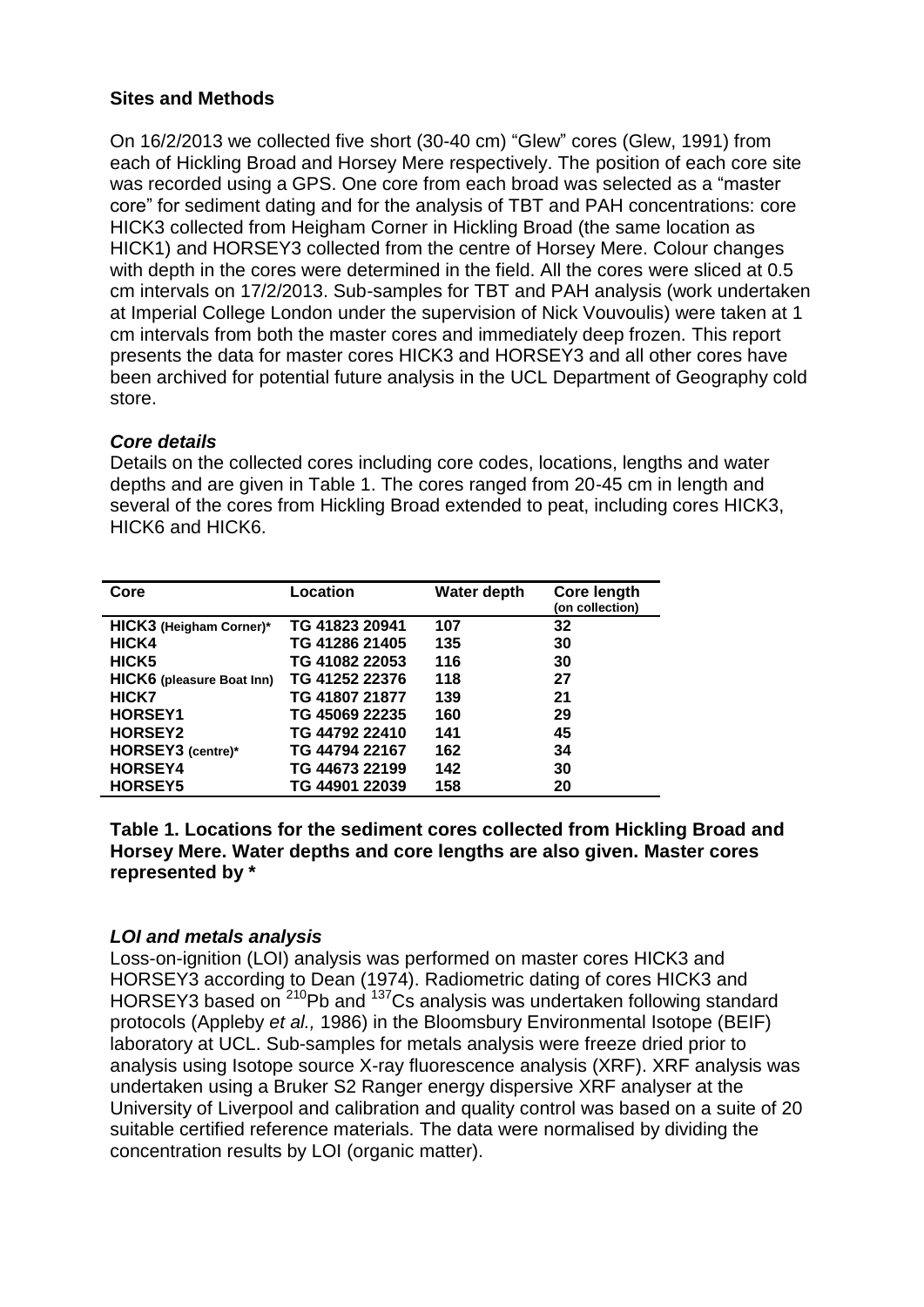## *Sediment dating methods*

Radiometric dating of master cores HICK3 and HORSEY3 based on <sup>210</sup>Pb and <sup>137</sup>Cs analysis was undertaken following standard protocols (Appleby *et al.,* 1986) in the Environmental Radiometric Facility at UCL.

Lead-210 (half-life is 22.3 year) is a naturally-produced radionuclide, derived from atmospheric fallout (termed unsupported <sup>210</sup>Pb). Cesium-137 (half-life is 30 years) and  $241$ Am are artificially produced radionuclides, introduced to the study area by atmospheric fallout from nuclear weapons testing and nuclear reactor accidents. They have been extensively used in the dating of recent sediments. Dried sediment samples from HORSEY3 and HICK3 cores were analysed for <sup>210</sup>Pb, <sup>226</sup>Ra, <sup>137</sup>Cs and  $241$ Am by direct gamma assay using ORTEC HPGe GWL series well-type coaxial low background intrinsic germanium detector. Lead-210 was determined via its gamma emissions at 46.5keV, and  $^{226}$ Ra by the 295keV and 352keV gamma rays emitted by its daughter isotope  $2^{14}Pb$  following 3 weeks storage in sealed containers to allow radioactive equilibration. Cesium-137 and  $241$ Am were measured by their emissions at 662keV and 59.5keV (Appleby et al, 1986). The absolute efficiencies of the detector were determined using calibrated sources and sediment samples of known activity. Corrections were made for the effect of self absorption of low energy gamma rays within the sample (Appleby et al, 1992).

# **Results and Discussion**

## *LOI data*

Data for percentage dry mass and LOI for master cores HICK3 and HORSEY3 are given in Figure 2. In both cores LOI (organic matter) increases towards the sediment surface. The pattern of LOI change in HICK3 very closely matches that in HICK1 (see Sayer *et al.,* 2006; Holmes *et al.,* 2010) which was also collected from the Heigham Corner area of Hickling Broad. A common feature in the LOI profile for these cores is a rapid mid-core organic matter increase which occurs at 12.5 cm in HICK1 (corresponding to 1970 +/- 4 yrs) and at 15.5 cm in HICK3. This sediment feature will be useful for future analysis of cores from Hickling Broad, especially when it comes to sediment dating.

## *Sediment dating for core HORSEY3*

Equilibrium of total  $210Pb$  activity with the supported  $210Pb$  occurs at around 10 cm in the core (Fig. 3a). Unsupported  $^{210}$ Pb activity, calculated by subtracting  $^{226}$ Ra activity (as supported  $^{210}$ Pb) from total  $^{210}$ Pb activity, declines irregularly with depth (Fig. 3b). In particular there is a rapid decline below 9 cm potentially suggesting a major change in the source of sediment to the core site.

 $137$ Cs activity versus depth shows a poorly resolved peak at 8.25 cm (Fig. 3c). Since  $137$ Cs activities are low and similar over 6.5-8.5 cm, it is not possible to confidently assign a depth for the 1963 fallout maximum from the atmospheric testing of nuclear weapons.

Use of the CIC (constant initial concentration) model was precluded by the nonmonotonic variation in unsupported <sup>210</sup>Pb activities. <sup>210</sup>Pb chronologies were calculated using the CRS (constant rate of  $^{210}$ Pb supply) dating model (Appleby and Oldfield, 1978). The CRS dating model places the 1963 depth in 6.8 cm, in the section with relatively high  $137Cs$  activities, suggesting the radiometric chronologies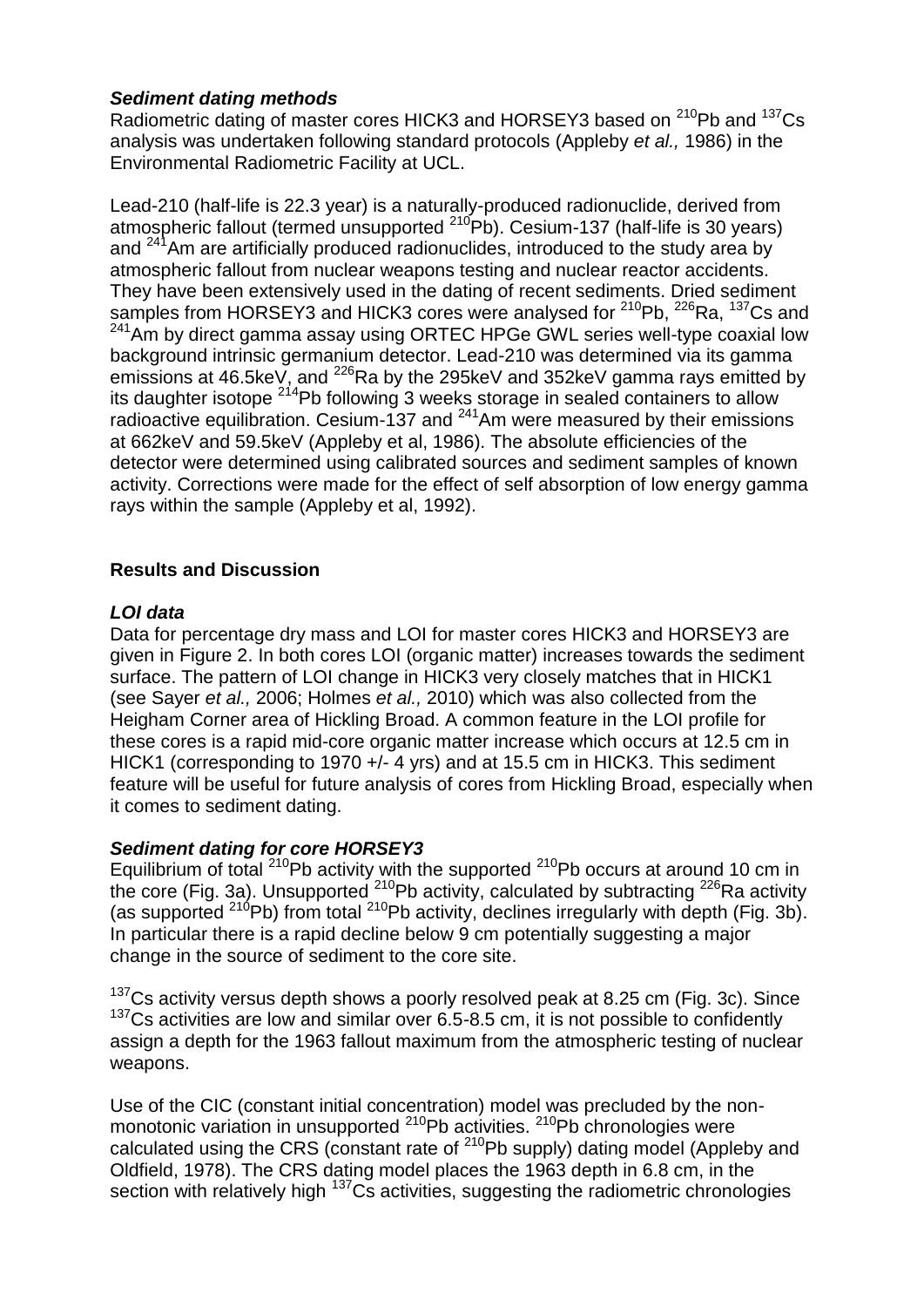are reasonable. Sedimentation rates exhibit a gradual increase from the 1880s to the 1970s, following by further increased sedimentation rates in recent years, which are about ten times of those in 100 years before.



## **Figure 2. Loss-on-ignition data for core HICK3 from Hickling Broad (a) and core HORSEY3 from Horsey Mere (b).**

### *Sediment dating for core HICK3*

Total  $210Pb$  activity reaches equilibrium with the supported  $210Pb$  activity at a depth of c. 26 cm in the core (Fig. 5a). There is little net decline of unsupported  $210Pb$  activitiy in the top 12.5 cm, and maximum unsupported  $^{210}$ Pb activity is below the surface sediment (Fig. 5b), suggesting an increase in the sedimentation rates in recent years. Over 12-17 cm unsupported <sup>210</sup>Pb activity decline more or less exponentially with depth, indicating relatively uniform sedimentation rates within this section.

#### *Artificial Fallout Radionuclides*

The <sup>137</sup>Cs activity versus depth shows some small poorly resolved peaks between 8 and 19 cm (Fig. 5c). The  $^{137}$ Cs profile of the core is poor for dating, however, the 1963 depth of fallout maximum from the atmospheric testing of nuclear weapons likely occurs over 8-19 cm.

Because of non-monotonic variation in unsupported  $210Pb$  activity, the chronology for HICK3 was also calculated using the CRS model. The CRS dating model places 1963 at a depth of 12.5 cm - the section suggested by the <sup>137</sup>Cs record. Sedimentation rates show that apart from the 1930s, rates are relatively uniform with a mean at 0.03 g cm<sup>-2</sup> yr<sup>-1</sup> before the 1980s, although sedimentation has increased (more than 2-fold) in the last ten years or so.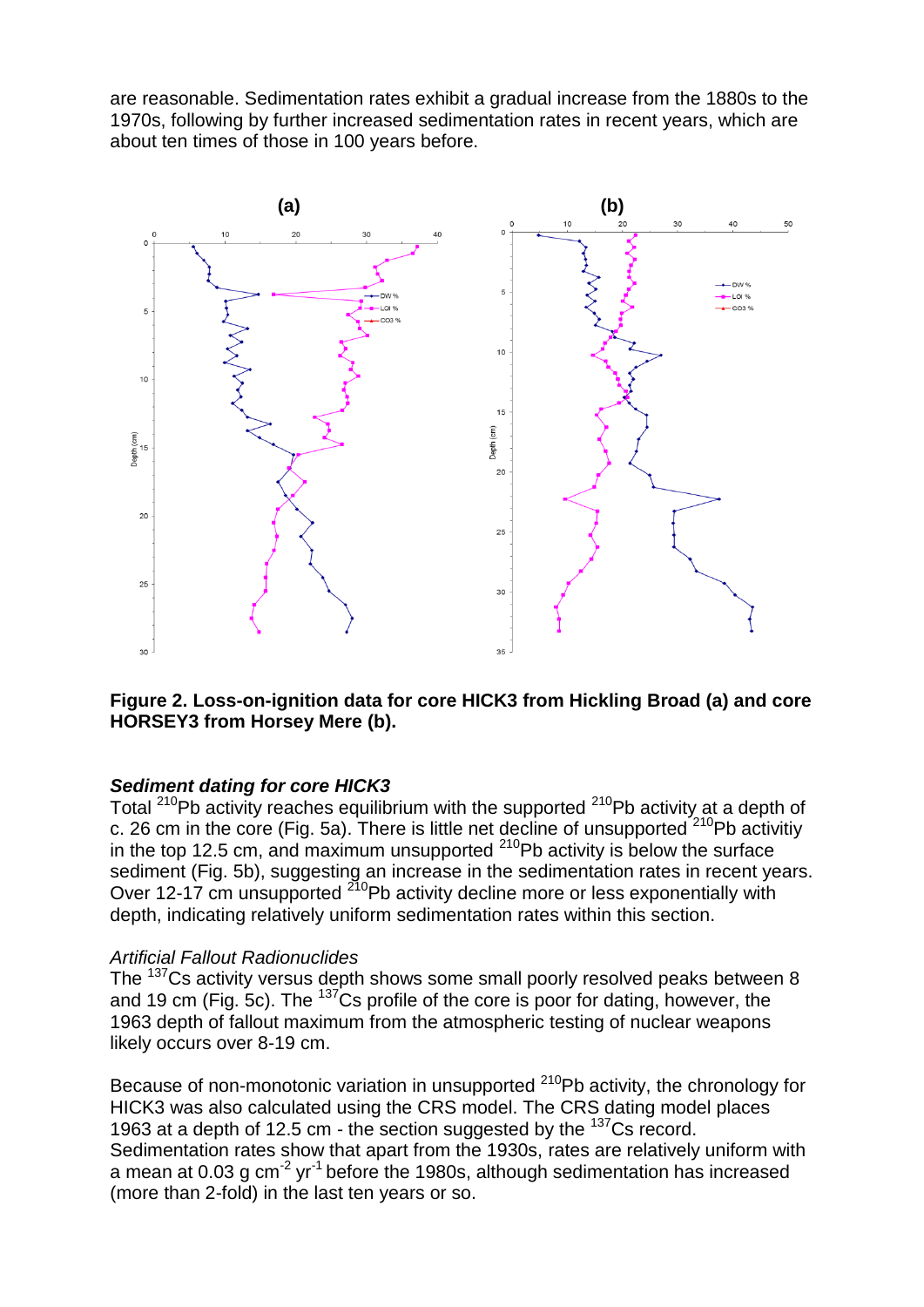

**Figure 3. Fallout radionuclide concentrations for core HORSEY3 collected from Horsey Mere, England, showing (a) total <sup>210</sup>Pb, (b) unsupported <sup>210</sup>Pb and (c) <sup>137</sup>Cs concentrations versus depth.**



**Figure 4. Radiometric chronology of core HORSEY3 collected from Horsey Mere, England, showing the CRS model <sup>210</sup>Pb dates and sedimentation rates. The solid line shows age while the dashed line indicates sedimentation rate.**

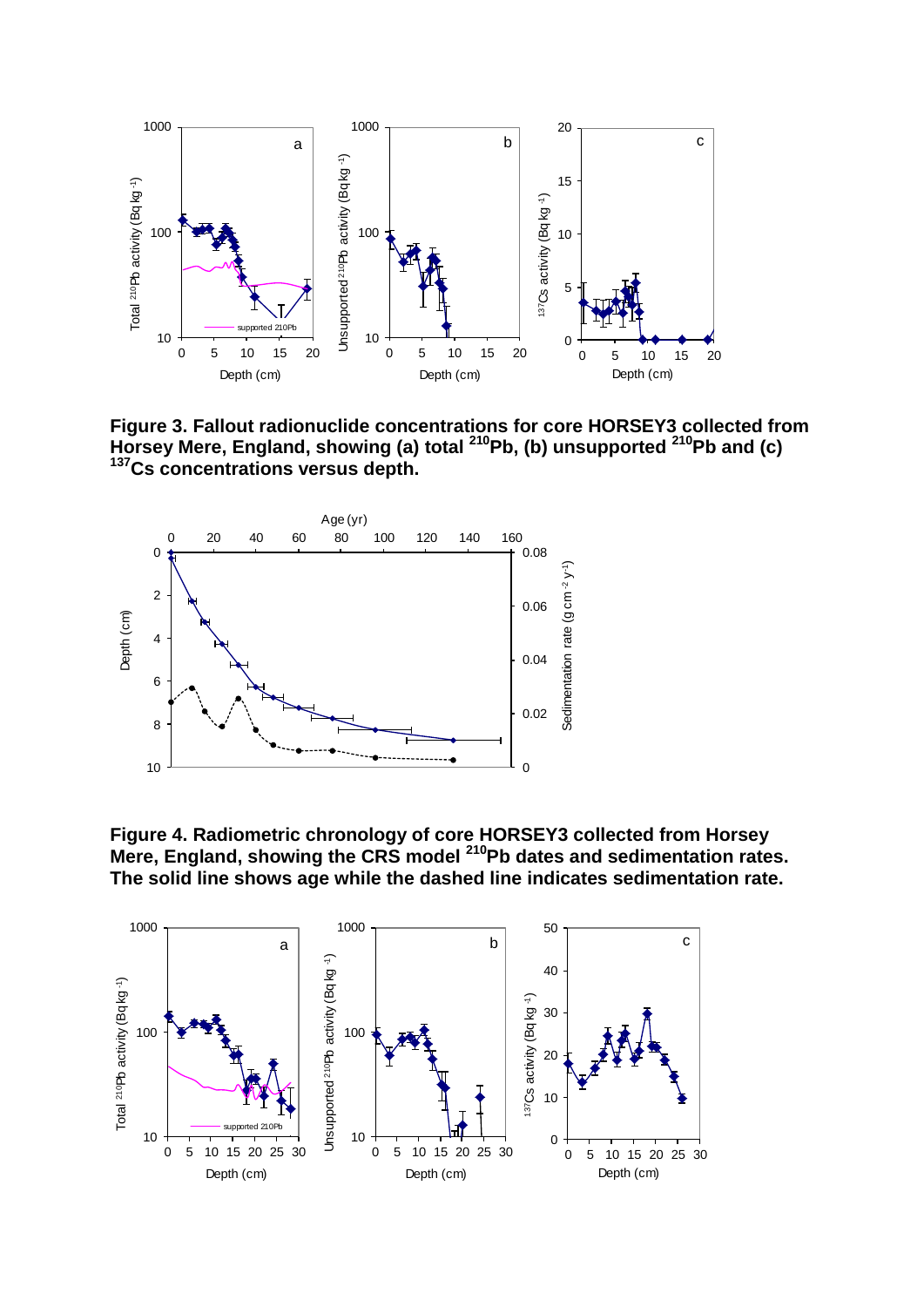## **Figure 5. Fallout radionuclide concentrations in core HICK3 collected from Hickling Broad, England, showing (a) total <sup>210</sup>Pb, (b) unsupported <sup>210</sup>Pb and (c) <sup>137</sup>Cs concentrations versus depth.**



### **Figure 6. Radiometric chronology of core HICK3 collected from Hickling Broad, England, showing the CRS model <sup>210</sup>Pb dates and sedimentation rates. The solid line shows age while the dashed line indicates sedimentation rate.**

## *Metals data*

Data exists for several metal species for cores HICK3 and HORSEY3, but only Cu and Zn (major anti-foul constituents) are plotted here.

HICK3 (Fig. 5) shows growing Cu enrichment since about 1940, with a step increase that occurs between the late 1960s and early 1980s. However, in contrast to HICK1, there is no mid 1990s Cu enrichment. HORSEY3 shows no clear  $20<sup>th</sup>$  century Cu contamination signal. It does, however, show a small surficial Cu enrichment (Fig. 3) in the uppermost sample. This is probably associated with Cu cycling in the lake rather than evidence for a change in external supply. Zn (Fig. 6) shows a similar pattern to Cu, except that there is no surface enrichment in HORSEY3.

The absence of a 1990s metal enrichment from HICK3, when such an enrichment was prominent in HICK1, is consistent with several different explanations. First, it is conceivable that widespread recent Cu and Zn enrichment is present in Hickling Broad but absent from HICK3. Local sediment erosion is not uncommon in shallow lakes. However, this must be regarded as unlikely, as the  $^{210}$ Pb profiles of HICK1 and HICK3 are very similar; this would not be expected if 20-25 years of recent sediment was missing from the latter. Second, it may be that the Cu and Zn enrichment seen in the post 1990 sediment of HICK1 did not in fact represent permanently buried sediment, but rather temporary enrichment of the surface sediment that was subsequently lost to the water column. Such enrichments are observed most commonly in deep lakes, where exchange between the water column and the sediment can represent a considerable amount of metal. This is clearly not the case at Hickling Broad, but there is instead scope for lateral migration of Cu and Zn, both of which are abundantly present. We may ask why temporary enrichment was seen in HICK1 but not HICK3? It is possible that this represents a change in the system, but it is also possible that neither core is representative of the water body for the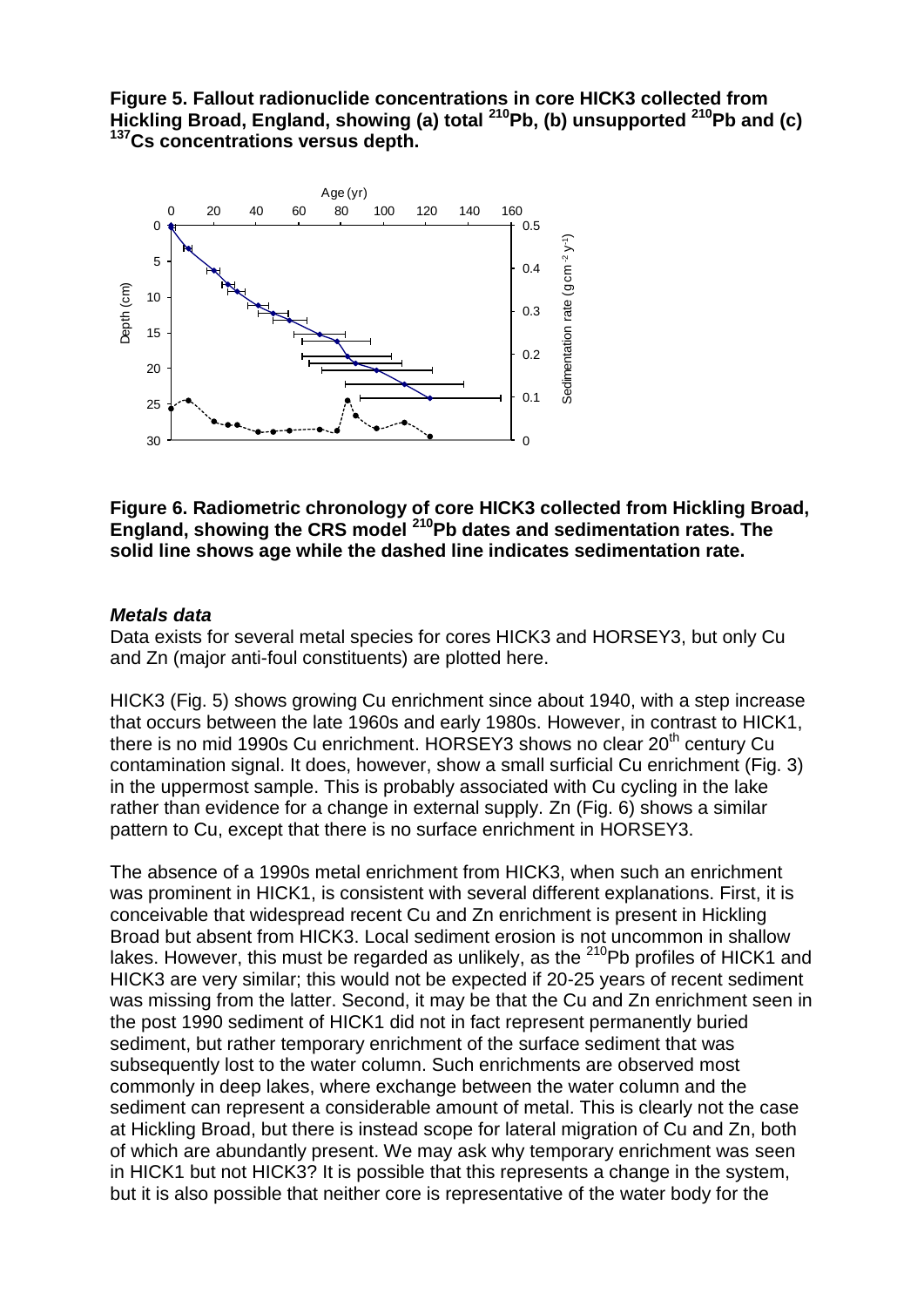corresponding time periods, temporary enrichment being variable in both space and time. In other words, temporary Cu and Zn enrichment may be no less likely now than 20 years ago, despite the sediment record evidence. And, such an enrichment can occur with or without pollution enhanced Cu or Zn fluxes; so the surface Cu enrichment is HORSEY3 need not be seen as evidence for pollution.

Regardless of the circumstances around the temporary Cu and Zn peaks, the absence of an enrichment signal in the upper sediment of HICK3 rules out an abrupt increase in Cu and Zn loading during the last few decades. This argues against elevated use of Cu and Zn-based antifouling paints following the TBT ban. However, it is also clear that both Cu and Zn increased in concentration during the period c. 1940 to ca 1960 at Hickling Broad, evidence present in both HICK1 and HICK3, rising in parallel with growing boat usage. From c. 1990 we have evidence for reduced TBT contamination of the sediment; here we see no sign of reduced Cu and Zn contamination. Continued contamination of Hickling Broad by Cu and Zn from antifouling paints is therefore likely.



**Figure 7. Cu concentrations plotted against sediment age (Calendar years) in cores HICK3 (a) and HORSEY3 (b).**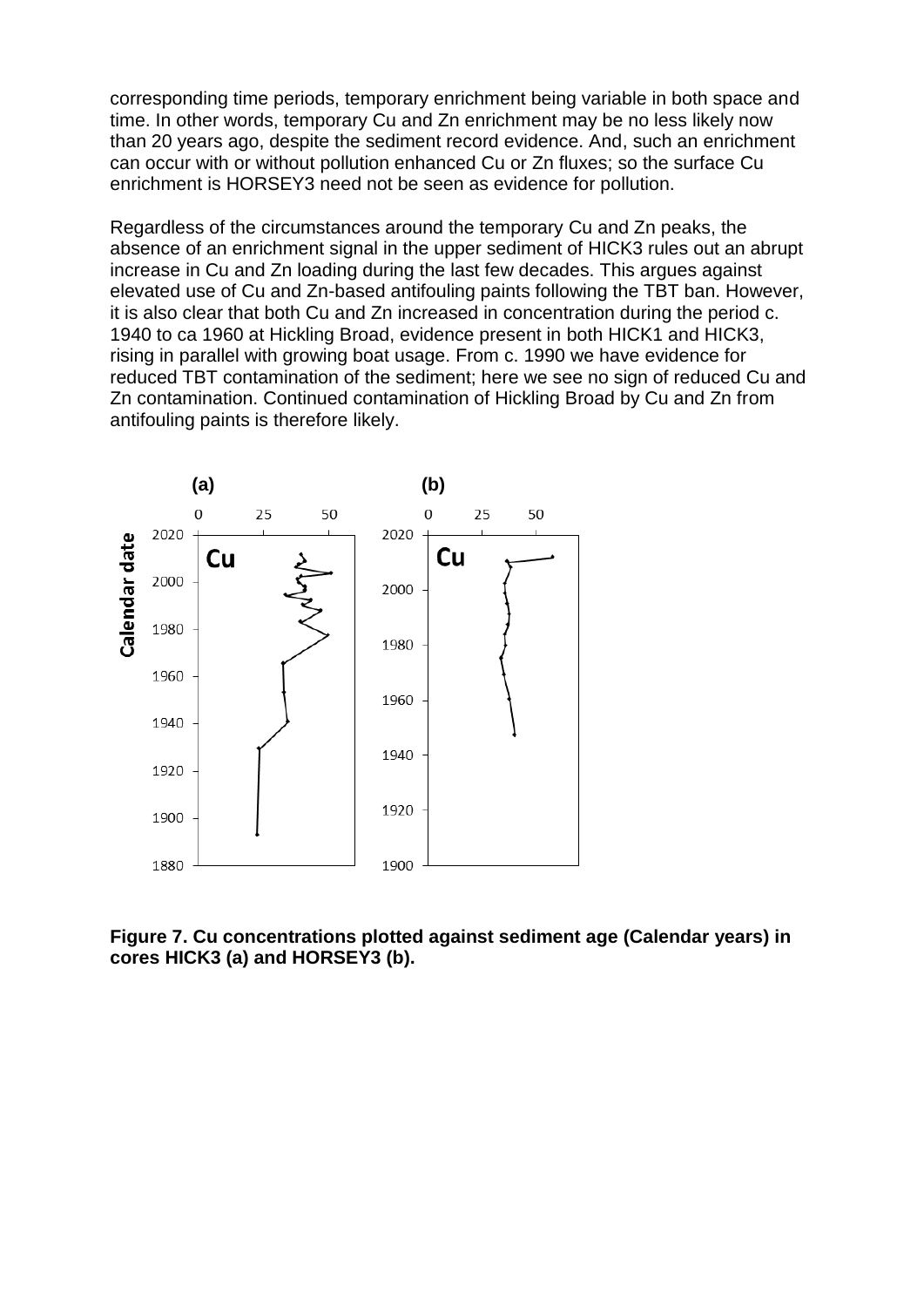

### **Figure 8. Zn concentrations plotted against sediment depth (cm) in cores HICK3 (a) and HORSEY3 (b).**

## **Conclusions and recommendations**

We examined lake sediment records from Hickling Broad and Horsey Mere for contamination by Cu and Zn, to assess their occurrence and potential for causing environmental harm in these important freshwater ecosystems. Our data from Horsey Mere fail to show a clear  $20<sup>th</sup>$  century Cu/zn contamination signal. By contrast, the results, from Hickling Broad (cores HICK1 and HICK3), consistent with data from other lakes in the Broads system (Boyle *et al.,* submitted), reveal increases in Cu and Zn contamination in tandem with increases in boating activity since the mid-twentieth century and undoubtedly driven by use of antifouling paints. Further, and importantly, no evidence is available for a decline in Cu and Zn pollution since TBT-based antifouling paints were banned in 1987 – contamination has clearly continued unabated. We consider it likely that present day exposure of the Broads ecosystem to antifouling paint derived metals (especially Cu) may be sufficient to cause ecological harm. If so, then current regulations banning only TBT-based antifouling paints do not provide adequate protection to the Broads ecosystem.

We recommend further research be undertaken which examines the potential ecological effects of Cu-contamination in the boated Broads. We also recommend that more cores are analysed for metals (the 8 unanalysed cores collected during this study have been archived in the UCL coldstore) so that spatial patchiness in metals signals can be characterised and our results better interpreted. This may be particularly useful in Horsey Mere, to check whether HORSEY3 is representative of the lake in general.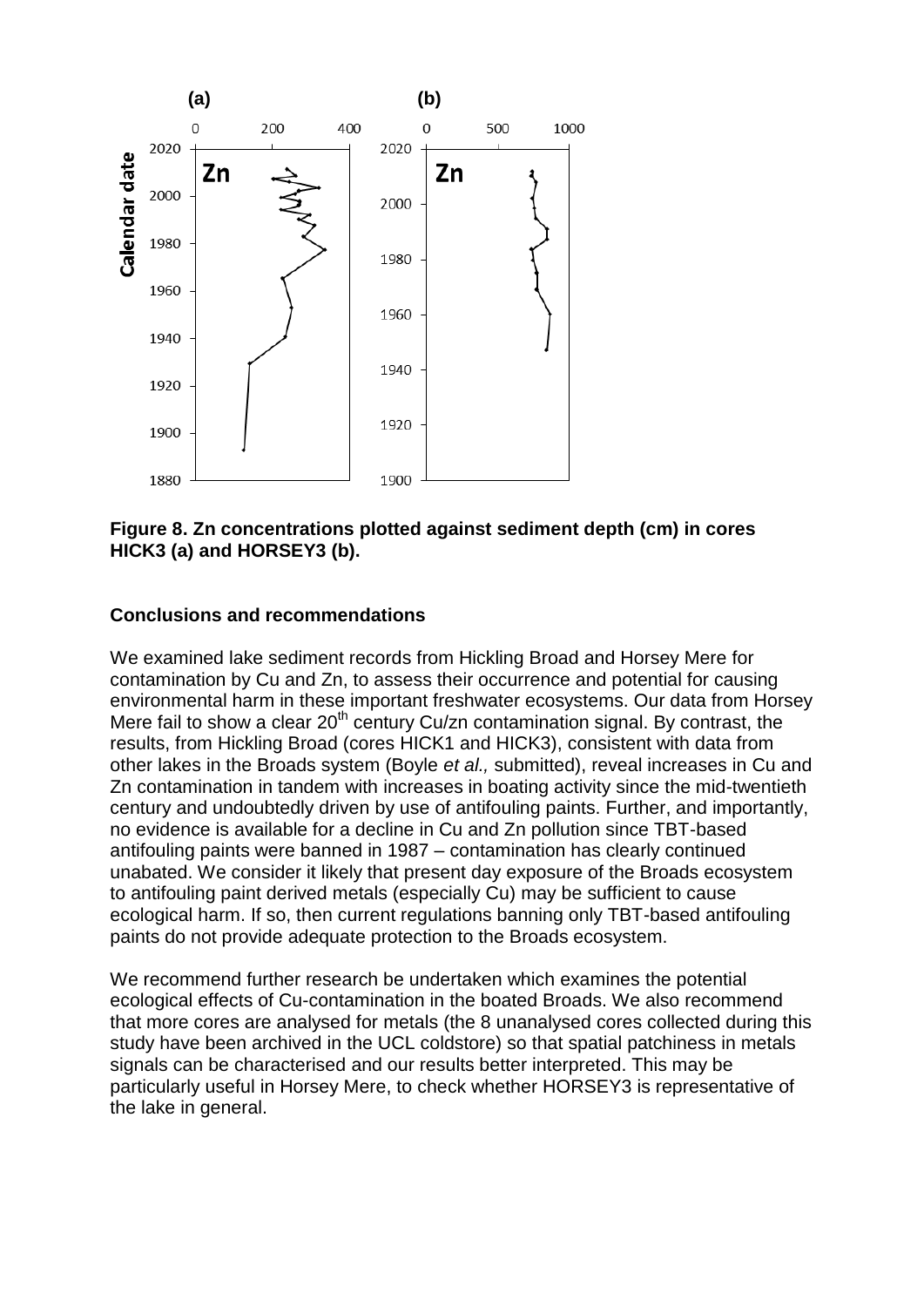## **References**

Appleby P.G. & Oldfield F. (1978) The calculation of  $^{210}$ Pb dates assuming a constant rate of supply of unsupported <sup>210</sup>Pb to the sediment. *Catena* **5**:1-8.

Appleby P.G., Nolan P.J., Gifford D.W., Godfrey M.J., Oldfield F., Anderson N,J & Battarbee R.W. (1986) 210Pb dating by low background gamma counting. *Hydrobiologia* **141**: 21-27.

Appleby P.G (2001) Chronostratigraphic techniques in recent sediments. In W M Last and J P Smol (eds.) Tracking Environmental Change Using Lake Sediments. Vol. 1: Basin Analysis, Coring, and Chronological Techniques. Kluwer Academic Publishers, Dordrecht. pp171-203.

Barker T., Hatton K., O'Connor M., Connor L., Bagnell L. & Moss B. (2008) Control of ecosystem state in a shallow, brackish lake: implications for the conservation of stonewort communities. *Aquatic conservation: marine and freshwater ecosystems* **18**: 221-240.

Boyle J.F., Sayer C.D., Hoare D., Heppell K. & Lambert S.J. (submitted) Toxic metal enrichment and boating intensity: sediment record evidence from shallow lakes in eastern England. *Journal of Paleolimnology.*

Dahl B. & Blanck H. (1996) Toxic effects of the anti-fouling Agent 1051 on Periphyton communities in coastal water microcosms. *Marine Pollution Bulletin* **32**: 342-350.

Dean W.E. (1974) Determination of carbonate and organic matter in calcareous sediments and sedimentary rocks by loss of ignition: comparison with other methods. *Journal of Sedimentary Petrology* **44**: 242-248.

Eklund B., Elfström M., Gallego I., Bengtsson B-E. & Breitholtz M. (2010) Biological and chemical characterization of harbour sediments from the Stockholm area. *Journal of Soils & Sediments* **10**:127-141.

Glew J.R. (1991) Miniature gravity corer for recovering short sediment cores. *Journal of Paleolimnology* 5: 285-287.

Holmes J., Sayer C.D., Liptrott E. & Hoare D.J. (2010) Complex controls on ostracod faunal palaeoecology in a shallow, coastal brackish-water lake: implications for palaeosalinity reconstruction. *Freshwater Biology* **55**: 2484-2498.

Jessop A. & Turner A. (2011) Leaching of Cu and Zn from discarded boat paint particles into tap water and rain water. *Chemosphere* **83**: 1575-1580.

Marcheselli M., Conzo F., Mauri M., & Simonini R. (2010) Novel antifouling agent— Zinc pyrithione: Short- and long-term effects on survival and reproduction of the marine polychaete *Dinophilus gyrociliatus*. *Aquatic Toxicology* **98**: 204-210.

Parks R., Donnier-Marechal M., Frickers P.E., Turner A. & Readman J.W. (2010) Antifouling biocides in discarded marine paint particles. *Marine Pollution Bulletin* **60**: 1226-1230.